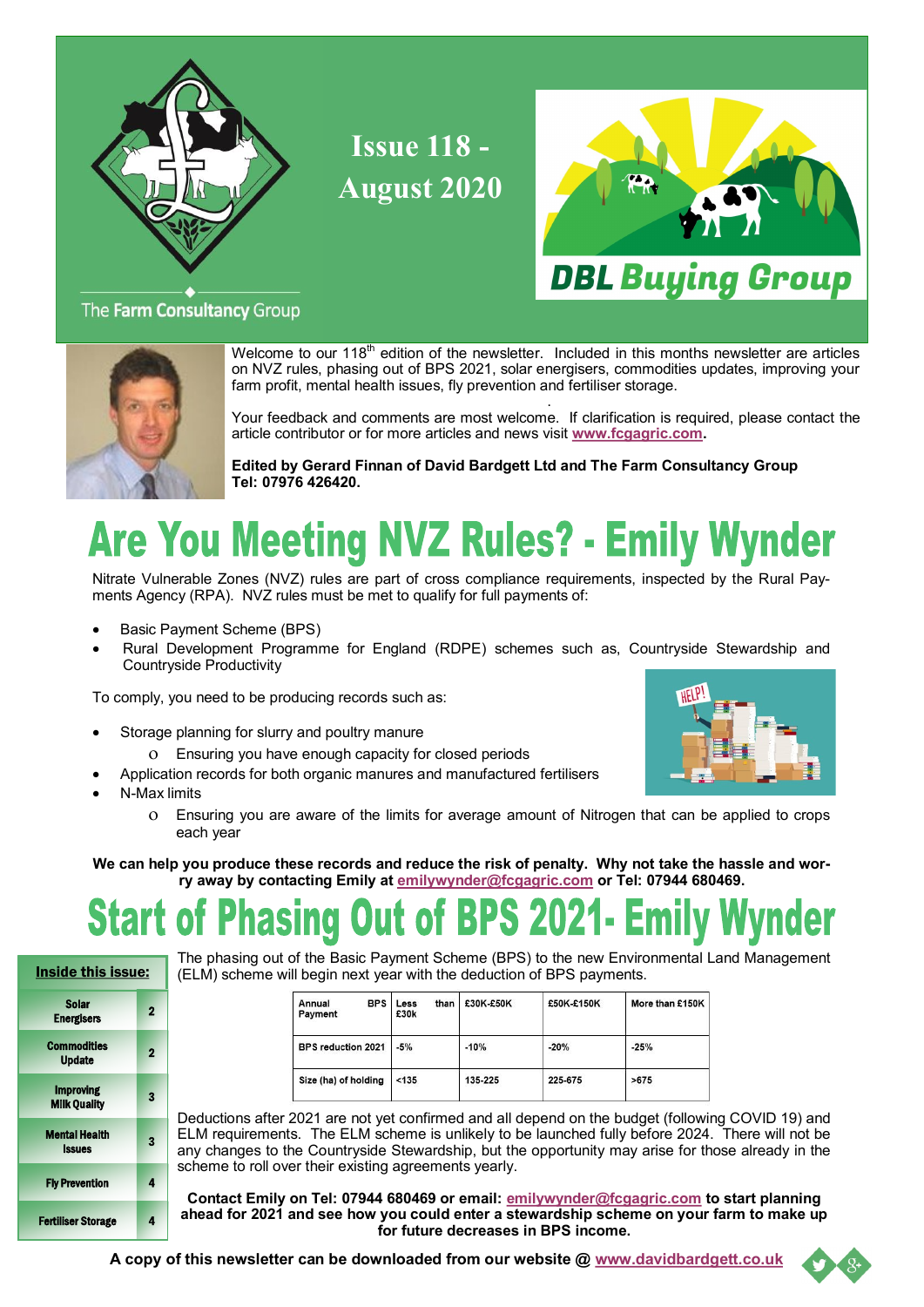



# It's All About the 1, 2, 3! - PEL Solar Energis

When it comes to feeding your livestock, it is important to remember the 1:2:3 ratio.

- 1. Grazing Grass, the most economical way to feed your livestock.<br>2. As soon as you put anything in a bale or clamp, involving trac
- 2. As soon as you put anything in a bale or clamp, involving tractor and labour you are doubling your costs.
- 3. If you are getting forage delivered to your farm, you are at least trebling your original cost.

Effective use of grassland for grazing is also the cornerstone of good technical efficiency and good carbon capture in livestock units.

Implementing a rotational grazing system starts by either manipulating field size or the number of days the fields are grazed, in addition to the regular measuring of grass growth. Both systems need good quality fencing and the cheapest way to achieve this is through the use of electric fencing.

Using quality components is key to any installation. PEL have been powering many thousands of acres of pasture around the world since 1968 and offer a full range of Energisers from mains powered, to battery and also offer the most advanced range of solar energisers for land away from the farm. A PEL Solar Energiser can power up to 10km and run continuously for up to 21 days without sunlight. PEL Energisers work on output joules, not stored joules, unlike many brands.

When PEL Energisers come under pressure from an animal touching the fence, or vegetation growing through the fence, the output is increased to maintain optimum fence line security. You can start off with a simple low-cost strip grazing system and build from there. PEL Energiser supplier KiwiKit can offer advice and support to help get people started, and/or support those who already have a system in place and would like more information and advice on setting up a more in-depth grazing structure.

> **Contact Andrew on Tel: 07717 442888 / Email: [andrew@davidbardgett.co.uk](mailto:andrew@davidbardgett.co.uk) or Steve on Tel: 07395 498175 / Email: [steve@davidbardgett.co.uk](mailto:steve@davidbardgett.co.uk) for more information and avail of your DBL Kiwikit discount.**

# modities Update - Andrew Jones

Over the last month the pound has risen by approximately six cents against the dollar and remained stable against the euro. Oil (Brent Crude) continues to firm, and overall is \$2/barrel up on this time last month at \$45/barrel.

The last two GDT auctions have dropped 0.7% and now 5.1% in the latest auction on 4<sup>th</sup> August. Expectation is these cuts are a correction on the big jump (8.3%) in early July.



**Milk Powder -** Prices have remained stable with no change over last month.

**Feed -** Cereals have overall remained stable this month, with harvest now commenced, with maize still putting a ceiling on the pricing. Meanwhile soya has decreased slightly on the back of the stronger currency, which along with harvest has put a little pressure on rape.

**Fertiliser -** P & K prices in the UK are low and are expected to firm as demand increases (for autumn reseeds), but also to bring them more in line with Europe. Globally Urea prices are continuing to increase and the UK market is following with increases in urea & AN prices.

**For all up to date quotes for your specific requirements, contact Andrew - Tel: 07717 442888 / Email: [andrew@davidbardgett.co.uk](mailto:andrew@davidbardgett.co.uk)  or Steve - Tel: 07395 498175 / Email: [steve@davidbardgett.co.uk](mailto:steve@davidbardgett.co.uk)**



Page 2

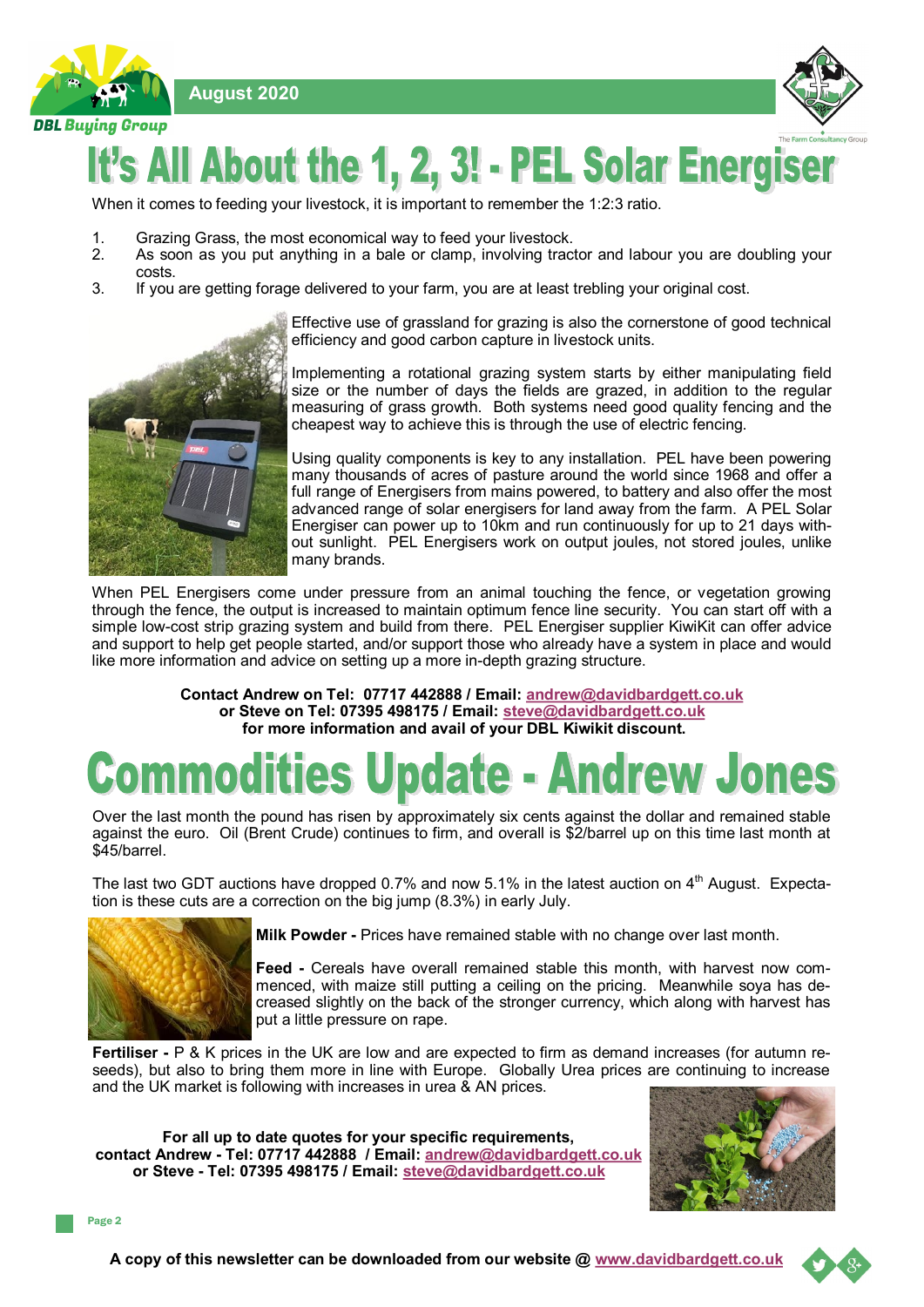

 **August 2020**



### **Proof of the Changes Are in the Results! - Phi**

Over the last five years we have been working with one of our clients to improve the milk quality and production efficiency. The table below summarises the improvements achieved over the last five years:

|                           | <b>March 2015</b> | <b>March 2020</b> |  |
|---------------------------|-------------------|-------------------|--|
| Milk Yield (Its)          | 6871              | 7215              |  |
| Yield from Forage (Its)   | 3867              | 4022              |  |
| Milk Solids per Cow (kgs) | 534               | 571               |  |
| Feed Rate (kgs/lts)       | 0.21              | 0.20              |  |
| Feed Used (kgs/cow)       | 1423              | 1453              |  |

The farm has moved to autumn block calving. This allows the cows to be fed, as one both winter and summer. The autumn block is suited to the grass growth curve of the farm.

A three-way cross of Friesian/Holstein x Viking Red x Fleckvieh has improved cow health and feet, fertility and increased milk solids per cow.

A paddock grazing system was put in place enabling one paddock per day to be grazed. Paddocks are measured weekly and recorded on Agrinet.

Having a good team on farm has been just as important. The herdsman is aligned with the aims of the business. He measures the grass and attends monthly consultancy meetings to discuss both the technical and financial performance of the business. It is easy to come up with plans but if the team do not buy into these they will not work.

**The result of the above changes is worth £150/cow extra profit in terms of margin over feed. As the business has simplified and block calved the savings in labour, machinery and other overheads are another £150/cow. On a 250 herd that's an extra £75,000 profit per year!!**

**If you would like to discuss how we could help you improve the performance of your business, please contact Phil Cooper on Tel: 07798 673665 or email: [pcooper@fcgagric.com](mailto:pcooper@fcgagric.com)**

# **arsons Farm S**

I grew up on my parent's dairy farm near Weston-super-Mare and worked there until I started for Genus as an AI technician, later becoming a product advisor. I joined Stanton Farm Supplies in 2009 and following our continued growth started Stanton Farm Supplies, Bristol a few years later. This joint venture between Andrew Stanton and myself, enabled us to cover and expand further north of our existing area.

In 2016 we picked up our first buying group, which we still supply to this day, since then other groups have been added benefiting from our customer service and extensive product range.

When Stanton Farm Supplies were acquired in 2019 by Wynnstay, I decided to continue on my own, concentrating on the supply of Dairy Hygiene chemicals and sundries. I started back then with just myself and one van, however the business quickly developed and another member of staff, extra van and a secretary in the office was added to keep up with the continued growth, and we have just added another van and delivery driver now.

We have tried to ensure all our staff come from a farming background, so they have a good understanding of our industry and a work ethic that matches the community we work in.

We believe that being an independent company allows us to give the personal touch that some of the corporate businesses lack, our company's aim always has been and always will be to provide quality products to individually match our customers' needs from a varied list of leading manufacturers, whilst keeping an eye on an ever-changing agricultural market and any new and innovative products that may be of interest in the future.

Page 3 **We can be contacted at our Head Office on 01934 310508 or [sales@parsonsfarmsupplies.co.uk](mailto:sales@parsonsfarmsupplies.co.uk) Ed Parsons – Director, 07545 184505.**



**A copy of this newsletter can be downloaded from our website @ [www.davidbardgett.co.uk](http://www.davidbardgett.co.uk)**